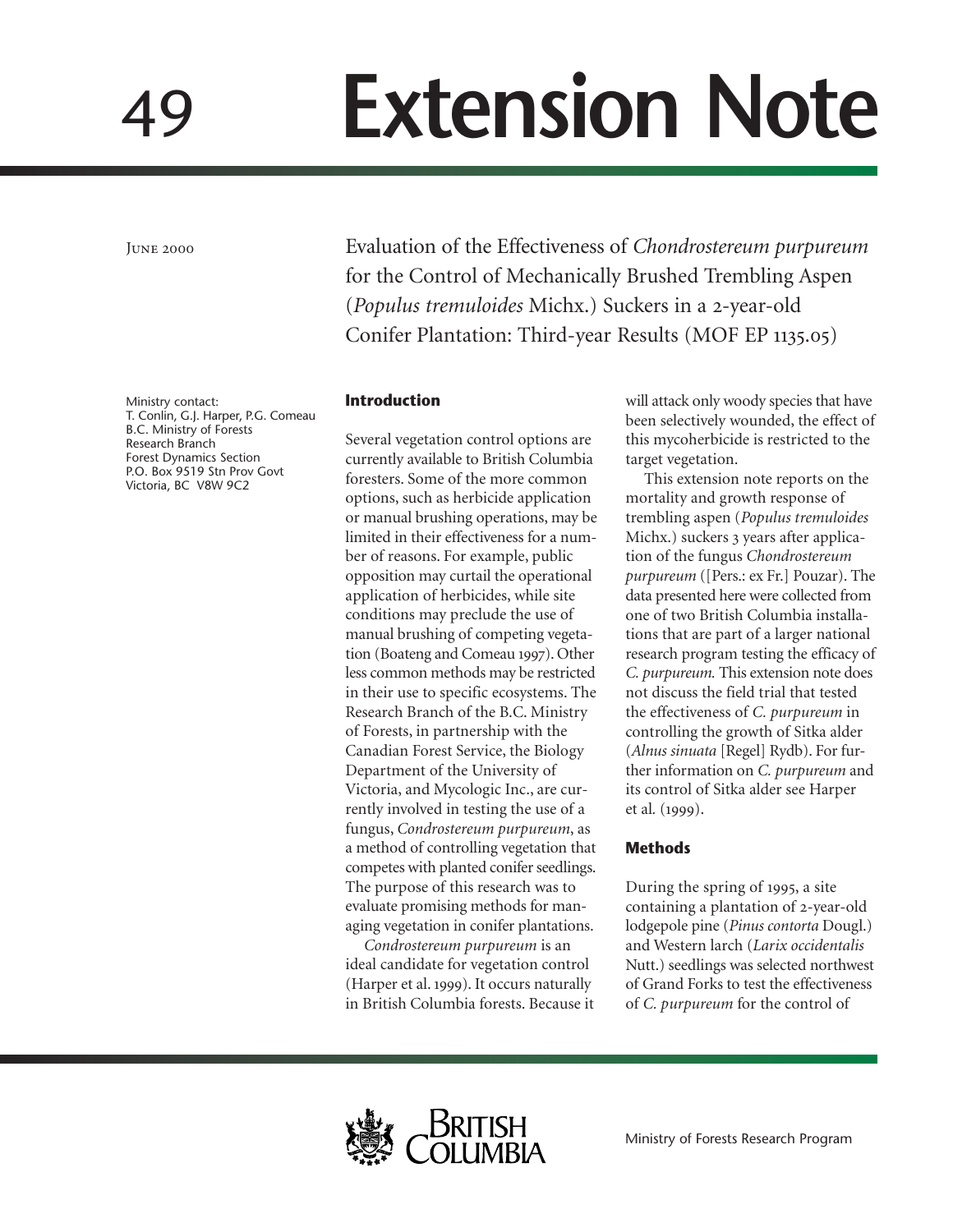trembling aspen. Nine treatment formulations were tested in this trial using a completely randomized design; these included two carrier formulations, one from Ontario and the other from British Columbia, in combination with two fungal isolates, JAM6 and 2139, for a total of four treatments plus a brushed treatment and a triclopyr herbicide (Release®) treatment. Three control treatments, consisting of applications of the British Columbia and Ontario formulations without *C. purpureum*, as well as a non-brushed treatment, were also included in the experimental design (Table 1). The treatment plots were manually brushed to provide the cut stem surface required for inoculation of the fungus. Each treatment was replicated five times.

One of the objectives of this trial was to observe the response of cohorts of aspen stems to the applied treatments. A simple criterion was set by which the cohort was selected and which included all aspen stems greater than 1 cm in diameter and 15 cm in height. These stems were tagged and their mortality assessed annually. This method of selecting sampling units resulted in non-uniform plot sizes that were 15 m wide, but of varying length. This was necessary because of the variability in distribution of cohort stems within the treatment plots. The plot areas were also measured and recorded for the purpose of weighting responses to the treatments on a "per-area" basis (e.g., total stems per hectare). The data contained in this note were analyzed using a one-way analysis of variance (proc glm with the lsmeans command) and Tukey's HSD procedure for comparison of the treatment means (Harper et al. 1999).

For further details on the mode of application, formulations used, and the experimental design, please see Harper et al. (1996).

### **Results**

*Mortality of Tagged Aspen Cohorts* Cut stump application of both Release® and the British Columbia formulation with the  $2139$  isolate (B $2139$ ) resulted in the highest mortality of tagged aspen (Figure ). All other treatments resulted in responses that were not statistically significant from one another.

The response of all living aspen stems in the treatment plots, including the tagged stems, was also recorded and analyzed on a stems/ha basis. Three years after treatment there were no statistically significant effects of treatments on the total number of aspen

table *Treatment key*

stems per hectare (Figure 2). This was due to recruitment of stems through suckering and stump sprouting.

*Stem Height, Stem Diameter,*

*Stem Basal Area, and Stem Volume* Stem height, stem diameter, stem basal area, and stem volume were calculated for each treatment. In the tagged cohorts, the only significant response to the treatments was that observed between the non-brushed control and all other treatments. Further analysis of data collected from non-tagged stems demonstrated no significant differences between any of the treatments (Table 2).

| Treatment I.D. | Composition of treatment formulation                       |  |  |
|----------------|------------------------------------------------------------|--|--|
|                |                                                            |  |  |
| B2139          | B.C. carrier formulation + fungal isolate from B.C. (2139) |  |  |
| O2139          | Ontario formulation $+$ fungal isolate from B.C. (2139)    |  |  |
| BJ6            | B.C. formulation + fungal isolate from Ontario (JAM6)      |  |  |
| OJ6            | Ontario formulation + fungal isolate from Ontario (JAM6)   |  |  |
| ONf            | Ontario formulation only (no fungal isolate)               |  |  |
| BCf            | B.C. formulation only (no fungal isolate)                  |  |  |
| Rlse           | 30% Release® (triclopyr) herbicide in mineral oil          |  |  |
| Brsh           | Brushed only                                               |  |  |
| notrt          | Non-brushed control                                        |  |  |
|                |                                                            |  |  |



figure *Mean number of dead stems (with error bars) in 25-stem cohorts in response to treatment. Letters signify statistically significant differences using Tukey's HSD (*α *= 0.05).*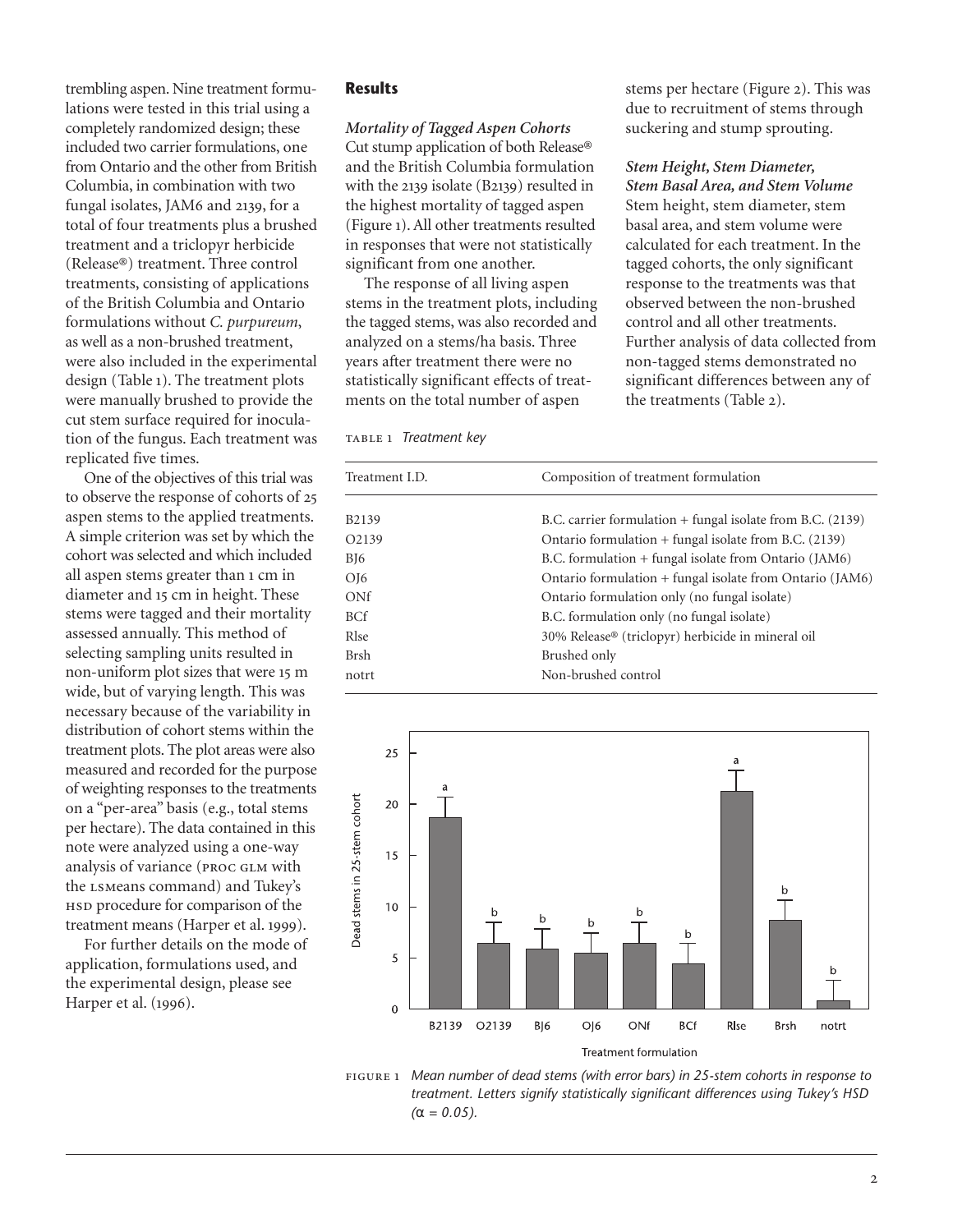*Suckered Shoots vs. Stump Sprouts* All non-cohort stems were categorized according to whether they originated as a sucker or as a stump sprout growing from the base of a decapitated stem. The mean densities of suckers and sprouts in response to treatment is shown in Figure 3, which illustrates some of the differences in vegetative reproductive strategies. Brushing increased the mean number of sprout stems, indicating that this treatment was not effective at inducing stem mortality because terminal growth was replaced by lateral shoot growth. It also appeared that a large number of suckers were subsequently recruited into the brushed plots following the year of treatment. On the other hand, the use of Release® reduced the mean numbers of sprouts, but did not affect mean sucker densities, which were similar to those of the brushed treatment. Treatment B2139 appeared to have reduced mean stem numbers of both aspen sprouts and suckers, indicating that it may be the better candidate for control of aspen growth. These data also suggest a reason for the higher number of aspen stems found in plots treated with the O2139 formulation: brushed stems appeared to have suffered the same mortality as those treated with B2139, but mean sucker numbers were higher than in the other brushed treatments, suggesting that the efficacy of the Ontario strain was restricted to the season of application.

# **Summary**

Measurements in the third year following treatment showed that both B2139 and Release® significantly increased mortality of the treated stems. However, despite the responses shown by these stems, these treatments did not significantly reduce aspen density because of subsequent stem recruitment through suckering and stump sprouting. Stem height, stem diameter, stem basal area, and stem volume did not differ significantly from treatment



figure *Mean number of total aspen stems/ha in response to the applied treatments. There were no significant differences between treatment means.*

table *Treatment means (s.e.) of total stem diameter, total stem height, total stem basal area, and total stem volume per square metre for untagged stems. There were no significant differences between treatment means (Tukey's HSD where*  $α = 0.05$ *)*.

| Treatment          | Sum of stem<br>diameters<br>$\rm (cm/m^2)$ | Sum of stem<br>heights<br>$\rm (cm/m^2)$ | Sum of stem<br>basal areas<br>$\left(\text{cm}^2/\text{m}^2\right)$ | Sum of stem<br>volumes<br>$\rm (cm^3/m^2)$ |
|--------------------|--------------------------------------------|------------------------------------------|---------------------------------------------------------------------|--------------------------------------------|
| B2139              | 10.1(4.4)                                  | 93.6 (39.5)                              | 1.18(0.65)                                                          | $63.8$ $(50.2)$                            |
| O <sub>2</sub> 139 | 22.9(4.4)                                  | 207.4 (39.5)                             | 3.25(0.65)                                                          | 179.8 (50.2)                               |
| BJ6                | 26.6(4.4)                                  | 249.3 (39.5)                             | 3.52(0.65)                                                          | $204.9$ $(50.2)$                           |
| O <sub>16</sub>    | 21.5(4.4)                                  | 175.2 (39.5)                             | 2.70(0.65)                                                          | $130.4 \quad (50.2)$                       |
| ONf                | 15.6(4.4)                                  | 139.3 (39.5)                             | 1.94(0.65)                                                          | 94.0 (50.2)                                |
| <b>BCf</b>         | 15.0(4.4)                                  | 154.4 (39.5)                             | 1.76(0.65)                                                          | $111.5$ $(50.2)$                           |
| Rlse               | 17.0(4.4)                                  | 148.1 (39.5)                             | 2.83(0.65)                                                          | $220.0$ $(50.2)$                           |
| <b>Brsh</b>        | 19.6(4.4)                                  | 178.3(39.5)                              | 2.01(0.65)                                                          | 94.4 (50.2)                                |
| notrt              | 16.4(4.4)                                  | 154.2 (39.5)                             | 2.39(0.65)                                                          | 156.6 (50.2)                               |

to treatment. The mean number of vegetatively produced shoots per treatment (root suckers vs. stump sprouts) appeared to be dependent upon the kind of treatment applied.

# **Acknowledgements**

The data for this extension note were derived from a cooperative effort of the B.C. Ministry of Forests, the University of Victoria, the Canadian Forest Service, and Mycologic Inc. Numerous persons were involved in the conception and design of the project and in the collection of data. They included: Ron Wall and Raj Prasad, Pacific Forestry Centre, Victoria; Doug Pitt, Canadian Forest Service, Great Lakes Forest Centre, Sault Ste. Marie; Will Hintz, Brad Temple, Louise Hahn, Holly Williams, Katherine Oliver, and Jim Meldrum, Biology Department, University of Victoria; and Keith Thomas, Balvinder